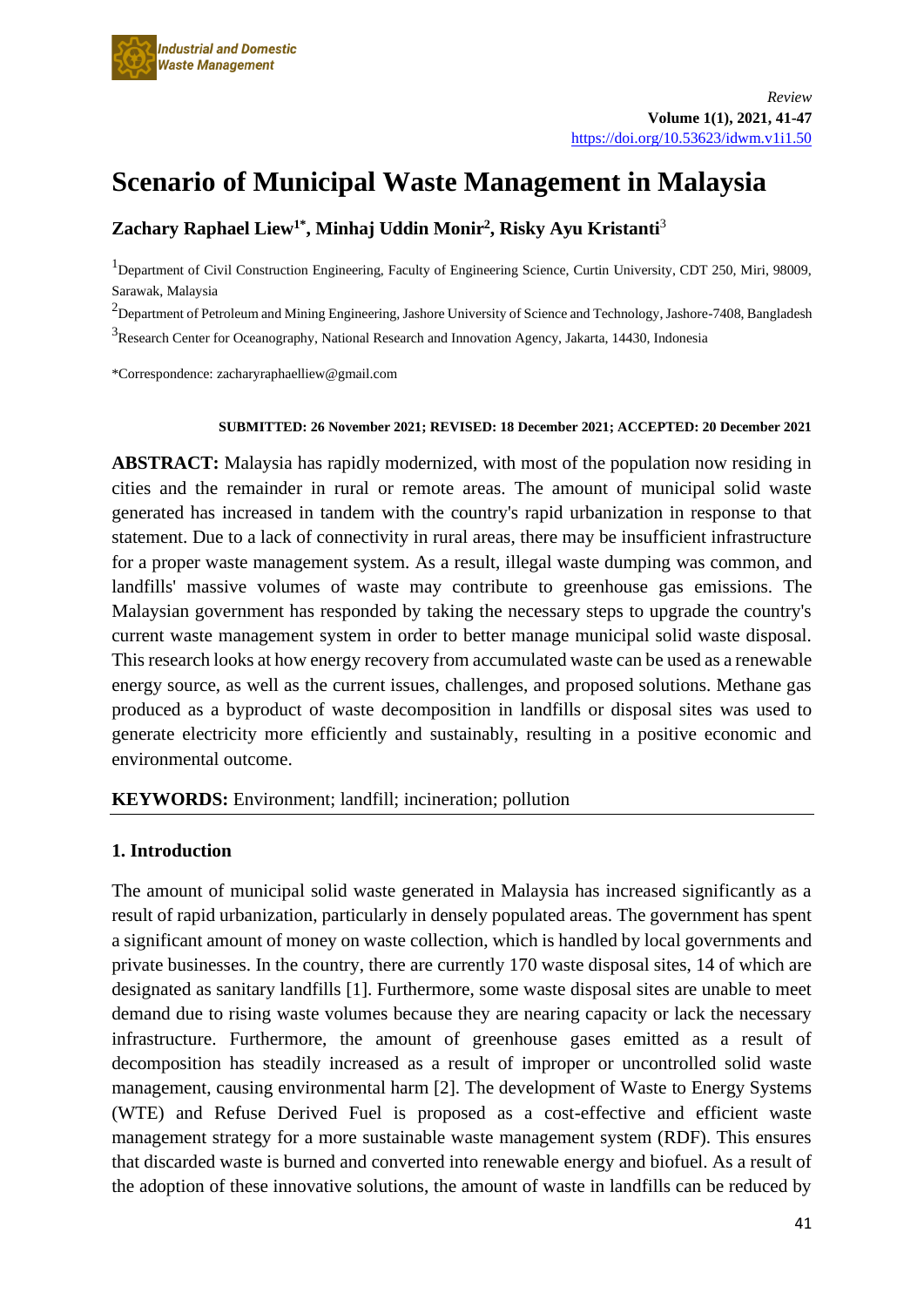repurposing it into an environmentally friendly outcome. In Malaysia, several pilot plants for both WTE and RDF have been established, demonstrating that this initiative is feasible and could be scaled up significantly [3].

## **2. Overview of major challenges**

Malaysia's municipal solid waste generation has gradually increased. To deal with the massive amount of waste, several cost-effective and environmentally friendly methods have been proposed, including Waste to Energy and Refuse Derived Fuel. These technologies make use of solid waste to generate renewable and sustainable energy as well as a biofuel alternative [4]. However, there are some difficulties in adapting to these practices. To begin with, there is the challenge of incorporating modern technologies. Due to technological advancements, other developing countries now have the necessary skills and knowledge to implement it [5]. In contrast to Malaysia, where our technology is considered to be below par or lagging behind that of other European or American countries, As a result, without proper guidance or support, it may be difficult to integrate it into the existing waste management system. Then there are environmental issues to consider, as well as public concerns. Even if WTE or RDF technologies have been successfully integrated into the waste management system, its complexity of nature, such as treatment or facilities, may still pose a problem. This is primarily due to the government's Environmental Quality (Dioxin and Furan) Regulation 2004 and a regulation from the United States Environmental Protection Agency imposing strict environmental standards. For example, Method 23 of the USEPA, for example, imposes strict emission requirements [6]. Should the control measures fail, it may be difficult to control and monitor the process, resulting in system compromise and increased carbon emissions and contamination. Following that, the required education and skills would be the next hurdles to overcome. There is a dearth of purposefully designated courses offered by higher learning institutions in Malaysia that educate students on solid waste planning, design, and management, as well as general facility and service maintenance [7]. Furthermore, there is a lack of technical skills and knowledge to have a fundamental understanding of waste management operations and how to integrate technologies such as WTE into the system because it is not properly taught to practitioners. Finally, government policies are a source of difficulty. The Malaysian government should play a key role in promoting the adoption of greener technology in the country's municipal waste management system, as well as exploring other options for developing a sustainable and renewable energy source to support the country's growth and development [8]. Furthermore, new policies could aid technological advancement while reducing reliance on nonrenewable energy sources such as fossil fuels.

## **3. Review of approaches and studies**

Several approaches have been proposed to overcome the challenges mentioned above, such as the advancement of waste-to-energy and refuse-derived fuel technologies. Given the current state of Malaysia's resources and capabilities, collecting, transporting, and disposing of municipal solid waste could be difficult [9]. However, in other developing countries, such as Malaysia, waste by-products can be converted into gas, biofuels, and electricity thanks to the development of greener and more advanced technologies as shown in Figure 1. Because the amount of methane gas produced has steadily increased, releasing it directly into the atmosphere could be harmful to air quality [10]. It can, however, be used to generate heat or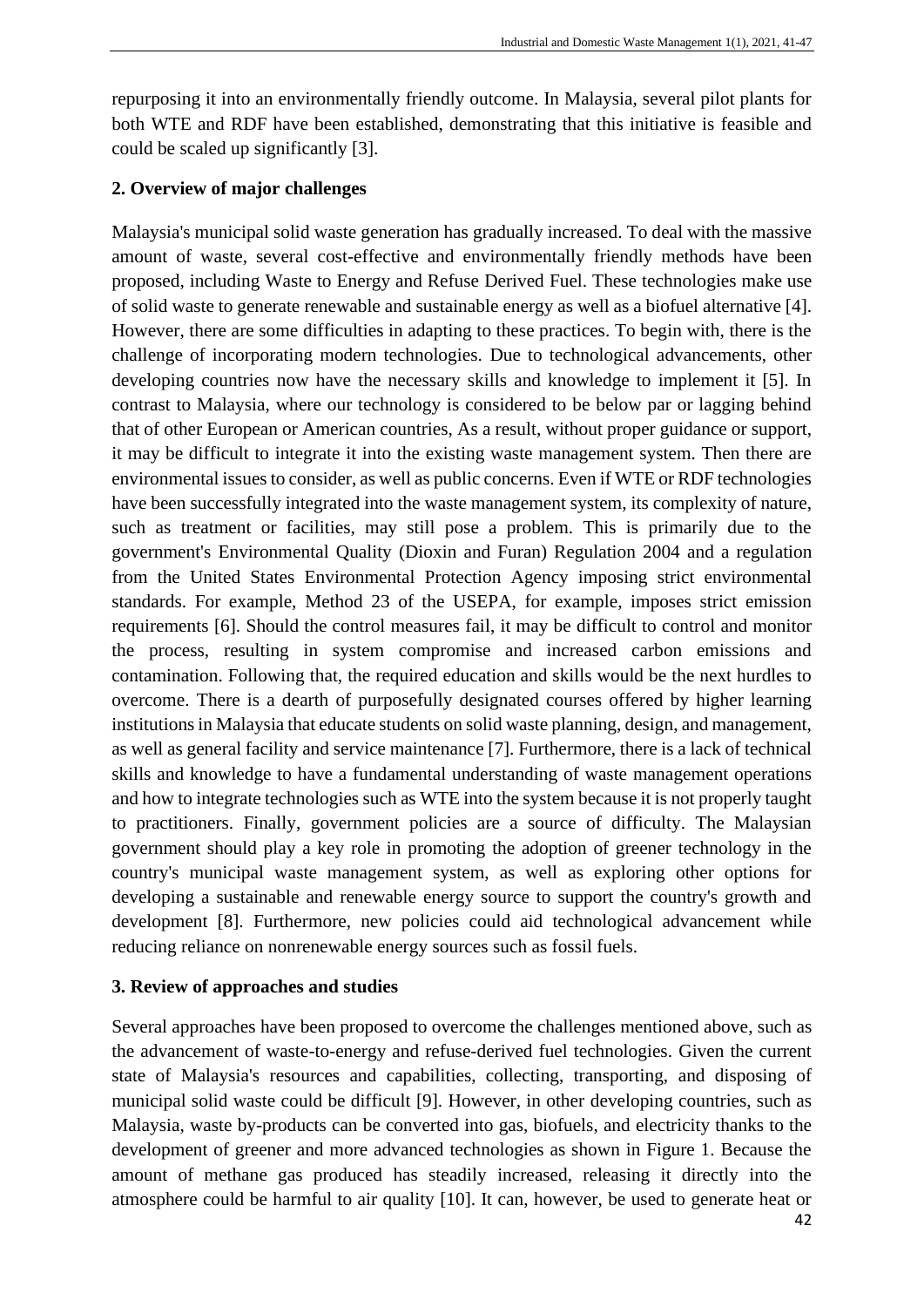electricity by capturing the gases. Aside from that, the waste can be turned into biofuel. The majority of discarded solid waste is made up of food waste. Anaerobic digestion can refine the decomposition of food or other agricultural products into biomass, biogas, and biofuel [11]. These could be introduced as a replacement for Malaysia's current reliance on fossil fuels. In short, biogas production is beneficial because it reduces the amount of waste that ends up in landfills by converting it into cleaner and more sustainable by-products.



**Figure 1.** Profile of waste to energy in Malaysia

The introduction of policies is the next step in resolving the challenges of social and political issues in energy recovery. These measures protect both the government's and the public's interests while persuading them of the potential benefits of solid waste energy recovery [12]. Furthermore, strict environmental standards will be imposed to ensure that the solid waste management and treatment process is constantly regulated and monitored, protecting the public's health and safety [13]. Moving on, adapting current and future waste management facilities to accommodate modern technologies and equipment is another solution to the challenges of energy recovery applications. This gives disposal sites more flexibility in providing waste management services while also increasing renewable energy production [14]. For example, the current state of landfills and dump sites relies solely on waste disposal without any treatment. It will be possible to integrate various solid waste management systems by upgrading or building a purpose-built facility. Several methods for improving the overall operation are introduced, including waste gasification and incineration, to produce by-products that can be used. The integration will allow for a seamless transition from waste collection to disposal and treatment.

#### **4. Problems, issues, methods and result of approaches**

The challenges addressed by approaches to resolving issues based on the methods and results of energy recovery applications from municipal solid waste in Malaysia can first be thought of in terms of technological innovations. By incorporating advanced technologies into the wasteto-energy system, the quality and quantity of waste used to convert into by-products can be monitored [15]. The system will be able to control and monitor the entire process, from waste disposal to waste treatment, to ensure that at the end of the process, the performance is optimal. For example, a certain amount of solid waste must be converted into a form of energy to generate electricity. This output, however, may be influenced by the quality and consistency of the waste supply. It's worth noting that non-organic waste with a lower moisture content is suitable for thermal incineration, whereas organic waste with a higher moisture content is not. Then there's the issue of the environment. Several procedures, such as waste residual and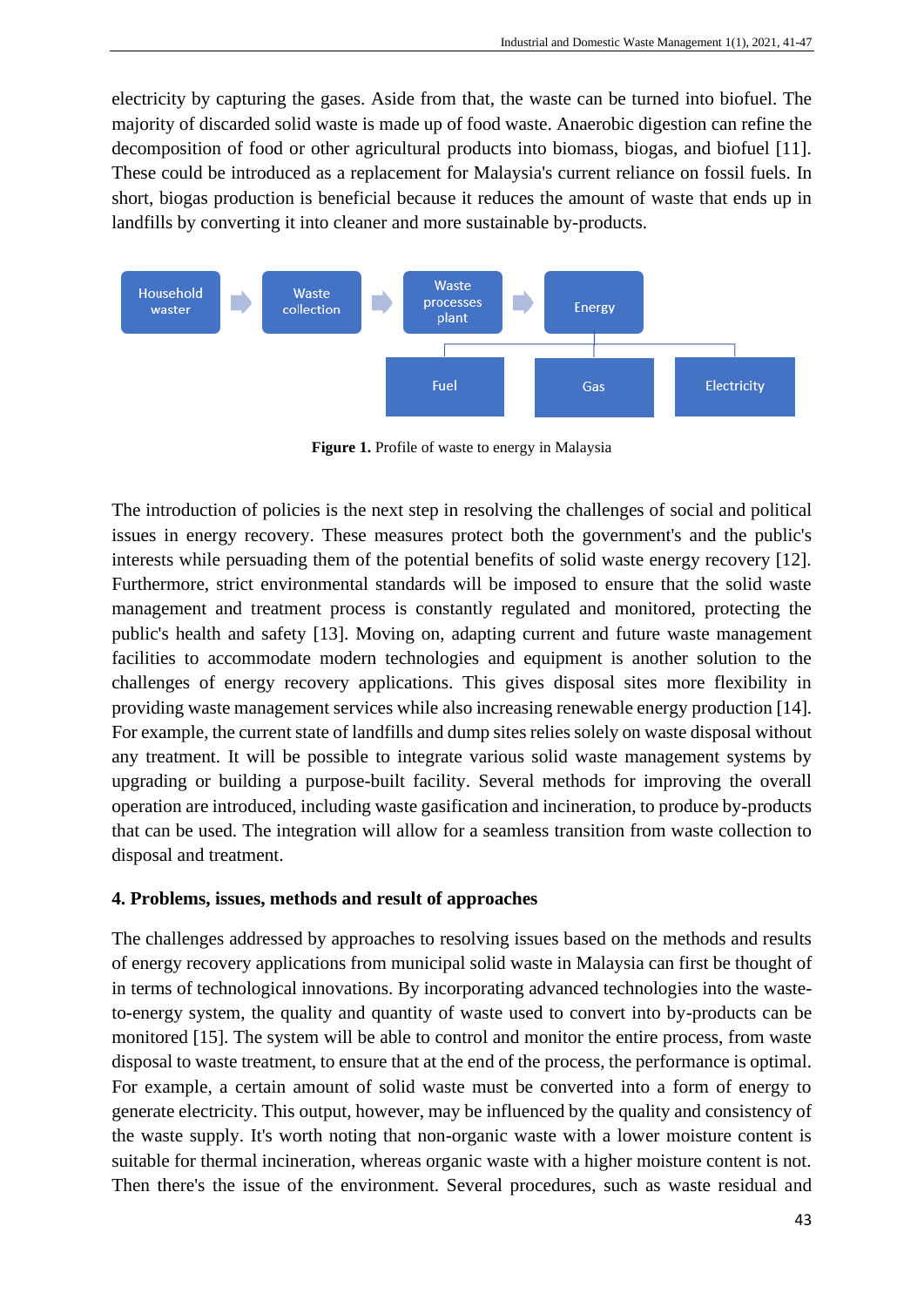emission management, must be followed in order to minimize further disruption to the surrounding environment [17]. The incineration process effectively reduces the amount of municipal solid waste that must be disposed of in landfills.

Residues such as fly ash accumulate at the end of the process and must be properly disposed of. Furthermore, in order to maintain air quality, strict emission standards must be met by treating air before it is released [18]. The facilities should be located away from populated areas, or a buffer zone can be built to further reduce the impact on the local environment. The economic and financial viability of energy recovery are next on the agenda. Waste treatment technologies (WTE) will be integrated into the waste management system to reduce waste disposal at landfills. To complete such a task, public and private investment are required to fund this initiative [19]. In terms of energy generation as well as capital and operational costs, the various WTE processes produce different results. The costs were also incurred as a result of daily operations and maintenance, contingencies, and resource allocation [20]. The government could also provide financial assistance or tax exemptions to waste management companies that have the potential to profit from the WTE process by selling electricity tariffs and carbon credits. The revenue generated generates economic benefits that can be used to fund future WTE project expansion across the country.

#### **5. Summary of field status and description of challenges**

Before it is implemented on a much larger scale, more research and development should be done to determine the feasibility of energy recovery applications from municipal solid waste [21]. The current state of waste generation by Malaysian states, as well as the estimated annual amount. Based on the data, it is expected to continue to rise unless drastic measures are taken to reduce the amount of waste generated. Landfills are the most common, affordable, and easily accessible method of waste disposal in the country. However, it is currently in high demand, making it difficult to keep up with the rapidly increasing volume of waste, resulting in most landfills reaching capacity [22]. As a result, other waste management methods, such as the introduction of WTE, are being investigated in order to effectively reduce the amount of waste. Anaerobic composting, anaerobic digestion, incineration, gasification, and pyrolysis are examples of biological and thermal processes used to convert waste into by-products [23]. Furthermore, landfill gas and biogas released by solid waste are captured and treated to produce renewable energy such as electricity and heat, which is then fed into the national grid.

Furthermore, with local and foreign investments as well as government funding, a purpose-built WTE plant can be built [24]. Other technologies, such as Refuse Derived Fuel, can be integrated into the facilities in addition to WTE (RDF). RDF is made up of combustible and non-combustible components that are separated, shredded, and burned as fuels to generate electricity as an alternative to fossil fuels. In terms of waste management strategies, Malaysia currently has only one fully operational plant in Kajang that converts solid waste into fuel, with plans to build a second one in Malacca. There will be a total of six proposed plants under the Ministry of Local Government and Housing's WTE projects, with the goal of reducing the country's reliance on fossil fuel while also reducing waste at landfills. A previous study evaluated those appropriate technologies as well as the technical capabilities for effectively treating solid waste. Energy recovery technologies are still being researched and developed for use in waste management. Despite initial challenges such as high operating costs and the cost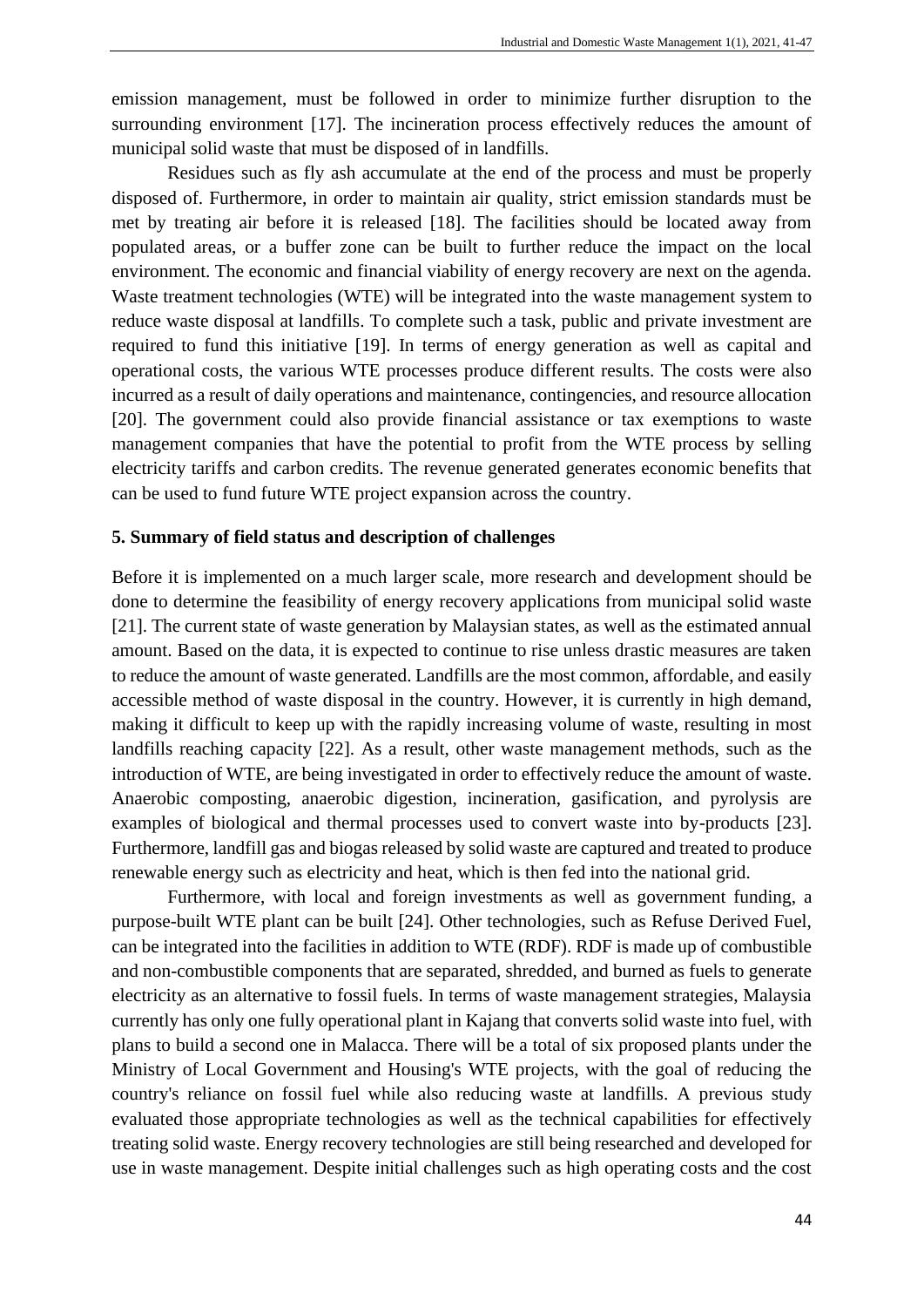of converting existing infrastructure to WTE facilities, there is an increasing demand for renewable and sustainable energy [25].

## **6. Conclusion**

In a nutshell, Malaysia is a country endowed with an abundance of natural resources such as petroleum and natural gas. Both are non-renewable resources. There is, however, an alternative in the form of clean and sustainable energy derived from the treatment of municipal solid waste. The amount of waste discarded has increased significantly in recent years due to rapid population growth, contributing to landfill overcrowding. Apart from that, it has a negative effect on the environment as a result of carbon dioxide emissions caused by improper waste disposal and management. As the country advances, modern technologies, solutions, and innovations are being incorporated to mitigate and manage these issues. For instance, by promoting the development of waste-to-energy plants that effectively address both environmental and energy demand concerns. It has the potential to significantly reduce waste accumulated in landfills while also converting it into a renewable energy source for the national grid. Although landfills are the most cost-effective waste management option, I believe that WTE technologies are the best option in terms of practicality and long-term sustainability and should be widely adopted nationwide. Additionally, by implementing this strategy, Malaysia is able to achieve a sustainable development that benefits both the economy and the environment. Regardless of these efforts, communities can make a significant contribution to waste reduction by repurposing waste.

## **Acknowledgments**

The authors thank Curtin University Malaysia for facilitating this work. Collaboration from University of Science and Technology Bangladesh, and Research Center for Oceanography, National Research and Innovation Agency, Indonesia are highly appreciated.

## **Competing Interest**

The authors declare that they have no known competing financial interests or personal relationships that could have appeared to influence the work reported in this paper.

## **References**

- [1] Khamis, S.; Purwanto, H.; Rozhan, A.; Rahman, M.; Salleh, H. (2019). Characterization of Municipal Solid Waste in Malaysia for Energy Recovery. *IOP Conference Series: Earth and Environmental Science, 264*, 1-7. [https://iopscience.iop.org/article/10.1088/1755-](https://iopscience.iop.org/article/10.1088/1755-1315/264/1/012003) [1315/264/1/012003.](https://iopscience.iop.org/article/10.1088/1755-1315/264/1/012003)
- [2] Noor, Z.; Yusuf, R.; Abba, A.; Hassan, M.; Din, M. (2013). An overview for energy recovery from municipal solid wastes (MSW) in Malaysia scenario. *Renewable and Sustainable Energy Reviews, 20*, 378-384. [https://doi.org/10.1016/j.rser.2012.11.050.](https://doi.org/10.1016/j.rser.2012.11.050)
- [3] Kadir, S.; Yin, C.; Sulaiman, M.; Chen, X.; Harbawi, M. (2013). Incineration of municipal solid waste in Malaysia: Salient issues, policies and waste to energy initiatives. *Renewable and Sustainable Energy Reviews, 24*, 181-186. [https://doi.org/10.1016/j.rser.2013.03.041.](https://doi.org/10.1016/j.rser.2013.03.041)
- [4] Aja, O.; Al-Kayiem, H. (2013). Review of municipal solid waste management options in Malaysia, with an emphasis on sustainable waste-to-energy options. *Journal of Material Cycles and Waste Management, 16*, 693-710. [https://link.springer.com/article/10.1007%2Fs10163-013-0220-z.](https://link.springer.com/article/10.1007%2Fs10163-013-0220-z)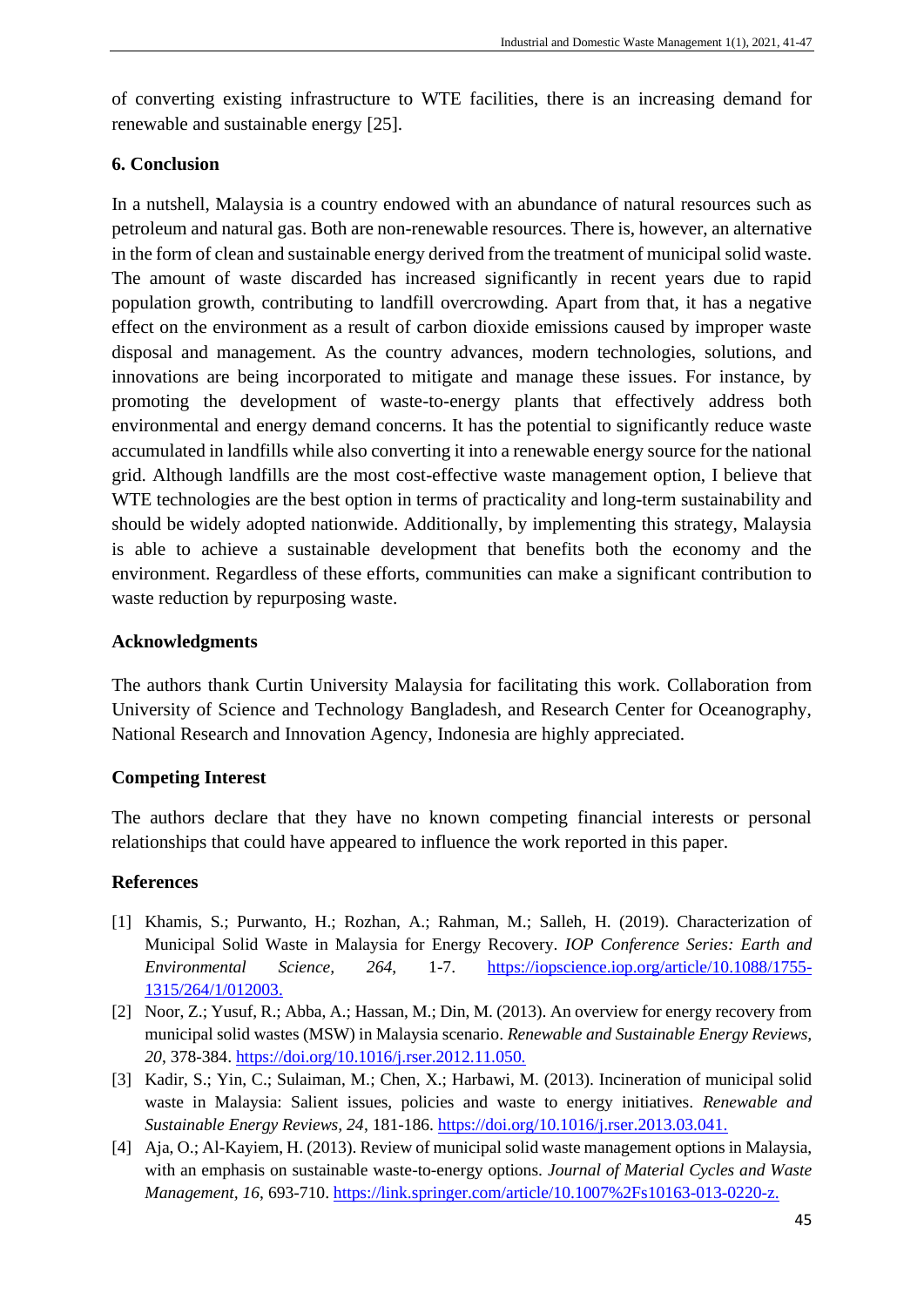- [5] Kumaran, P.; Hephzibah, D.; Sivasankari, R.; Saifuddin, N.; Shamsuddin, A. (2016). A review on industrial scale anaerobic digestion systems development in Malaysia: Opportunities and challenges. *Renewable and Sustainable Energy Reviews, 56*, 929-940. [https://doi.org/10.1016/j.rser.2015.11.069.](https://doi.org/10.1016/j.rser.2015.11.069)
- [6] Bashir, M.; Ng, C.; Sethupathi, S.; Lim, J. (2019). Assessment of the Environmental, Technical and Economic Issues Associated with Energy Recovery from Municipal Solid Waste in Malaysia. *IOP Conference Series: Earth and Environmental Science, 268*, 1-7. [https://iopscience.iop.org/article/10.1088/1755-1315/268/1/012044/meta.](https://iopscience.iop.org/article/10.1088/1755-1315/268/1/012044/meta)
- [7] Samsuddin, M.; Don, M. (2013). Municipal Solid Waste Management in Malaysia: Current Practices, Challenges and Prospects. *Jurnal Teknologi, 62*, 1-7. [https://doi.org/10.11113/jt.v62.1293.](https://doi.org/10.11113/jt.v62.1293)
- [8] Bong, C.; Ho, W.; Hashim, H.; Lim, J.; Ho, C.; Tan, W.; Lee, C. (2017). Review on the renewable energy and solid waste management policies towards biogas development in Malaysia. *Renewable and Sustainable Energy Reviews, 70*(1), 988 - 998[. https://doi.org/10.1016/j.rser.2016.12.004.](https://doi.org/10.1016/j.rser.2016.12.004)
- [9] Moya, D.; Aldas, C.; Lopez, G.; Kaparaju, P. (2017). Municipal solid waste as a valuable renewable energy resource: a worldwide opportunity of energy recovery by using Waste-To-Energy Technologies. *Energy Procedia, 134*, 286-295. [https://doi.org/10.1016/j.egypro.2017.09.618.](https://doi.org/10.1016/j.egypro.2017.09.618)
- [10] Thermelis, N.; Ulloa, P. (2007). Methane generation in landfills. *Renewable Energy, 32*, 1243- 1257. [https://doi.org/10.1016/j.renene.2006.04.020.](https://doi.org/10.1016/j.renene.2006.04.020)
- [11] Karmee, S.; Lin, C. (2014). Valorisation of food waste into biofuel: Current trends and technologies challenges. *Sustainable Chemical Processes, 2*, 22. [http://dx.doi.org/10.1186/s40508-014-0022-1.](http://dx.doi.org/10.1186/s40508-014-0022-1)
- [12] Fazeli, A.; Bakhtvar, F.; Jahanshaloo, L.; Sidik, N.; Bayat, A. (2016). Malaysia's stand on municipal solid waste conversion to energy: A review. *Renewable and Sustainable Energy Reviews, 58*, 1007-1016. [https://doi.org/10.1016/j.rser.2015.12.270.](https://doi.org/10.1016/j.rser.2015.12.270)
- [13] Arafat, H.; Jijakli, K.; Ahsan, A. (2015). Environmental performance and energy recovery potential of five processes for municipal solid waste treatment. *Journal of Cleaner Production, 105*, 233-240. [https://doi.org/10.1016/j.jclepro.2013.11.071.](https://doi.org/10.1016/j.jclepro.2013.11.071)
- [14] Tan, S.; Hashim, H.; Lim, J.; Ho, W.; Lee, C.; Yan, J. (2014). Energy and emissions benefits of renewable energy derived from municipal solid waste: Analysis of a low carbon scenario in Malaysia. *Applied Energy, 136*, 797-804. [https://doi.org/10.1016/j.apenergy.2014.06.003.](https://doi.org/10.1016/j.apenergy.2014.06.003)
- [15] Lombardi, L.; Carnevale, E.; Corti, A. (2015). A review of technologies and performances of thermal treatment systems for energy recovery from waste. *Waste Management, 37*, 26-44. [https://doi.org/10.1016/j.wasman.2014.11.010.](https://doi.org/10.1016/j.wasman.2014.11.010)
- [16] Lansing, S.; Viquez, J.; Martinez, H.; Botero, R.; Martin J. (2008). Quantifying electricity generation and waste transformations in a low-cost, plug-flow anaerobic digestion system. *Ecological Engineering, 34*, 332-348. [https://doi.org/10.1016/j.ecoleng.2008.09.002.](https://doi.org/10.1016/j.ecoleng.2008.09.002)
- [17] Milutinovic, B.; Stefanovic, G.; Dekic, P.; Mijailovic, I.; Tomic, M. (2017). Environmental assessment of waste management scenarios with energy recovery using life cycle assessment and multi-criteria analysis. *Energy, 137*, 917 - 926. [https://doi.org/10.1016/j.energy.2017.02.167.](https://doi.org/10.1016/j.energy.2017.02.167)
- [18] Sciubba, E. (2003). Extended energy accounting applied to energy recovery from waste: The concept of total recycling. *Energy, 28*, 1315-1334. [https://doi.org/10.1016/S0360-5442\(03\)00111-](https://doi.org/10.1016/S0360-5442(03)00111-7) [7.](https://doi.org/10.1016/S0360-5442(03)00111-7)
- [19] Menikpura, S.; Sang-Arun, J.; Bengtsson, M. (2016). Assessment of environmental and economic performance of Waste-To-Energy facilities in Thai cities. *Renewable Energy, 86*, 576 - 584. [https://doi.org/10.1016/j.renene.2015.08.054.](https://doi.org/10.1016/j.renene.2015.08.054)